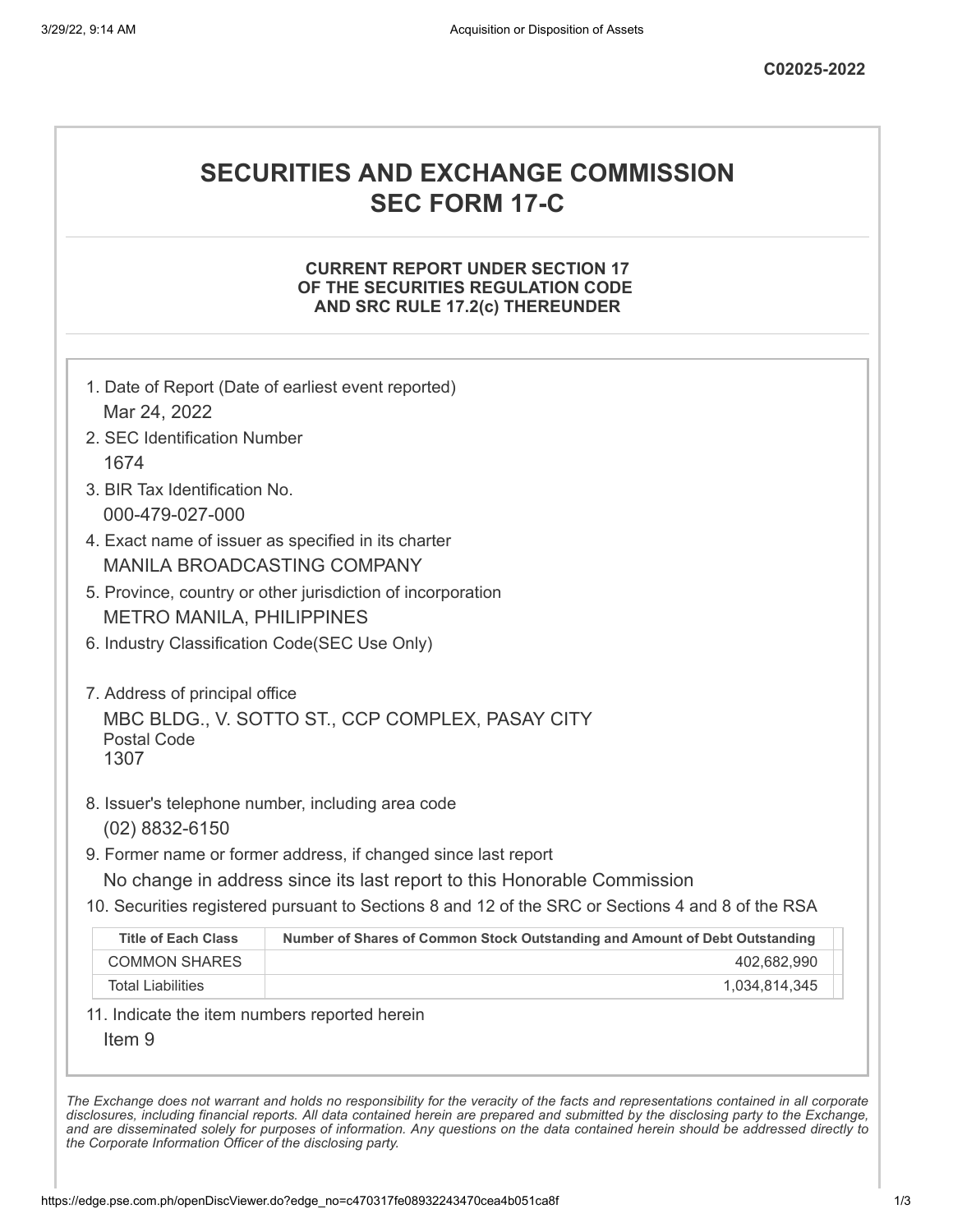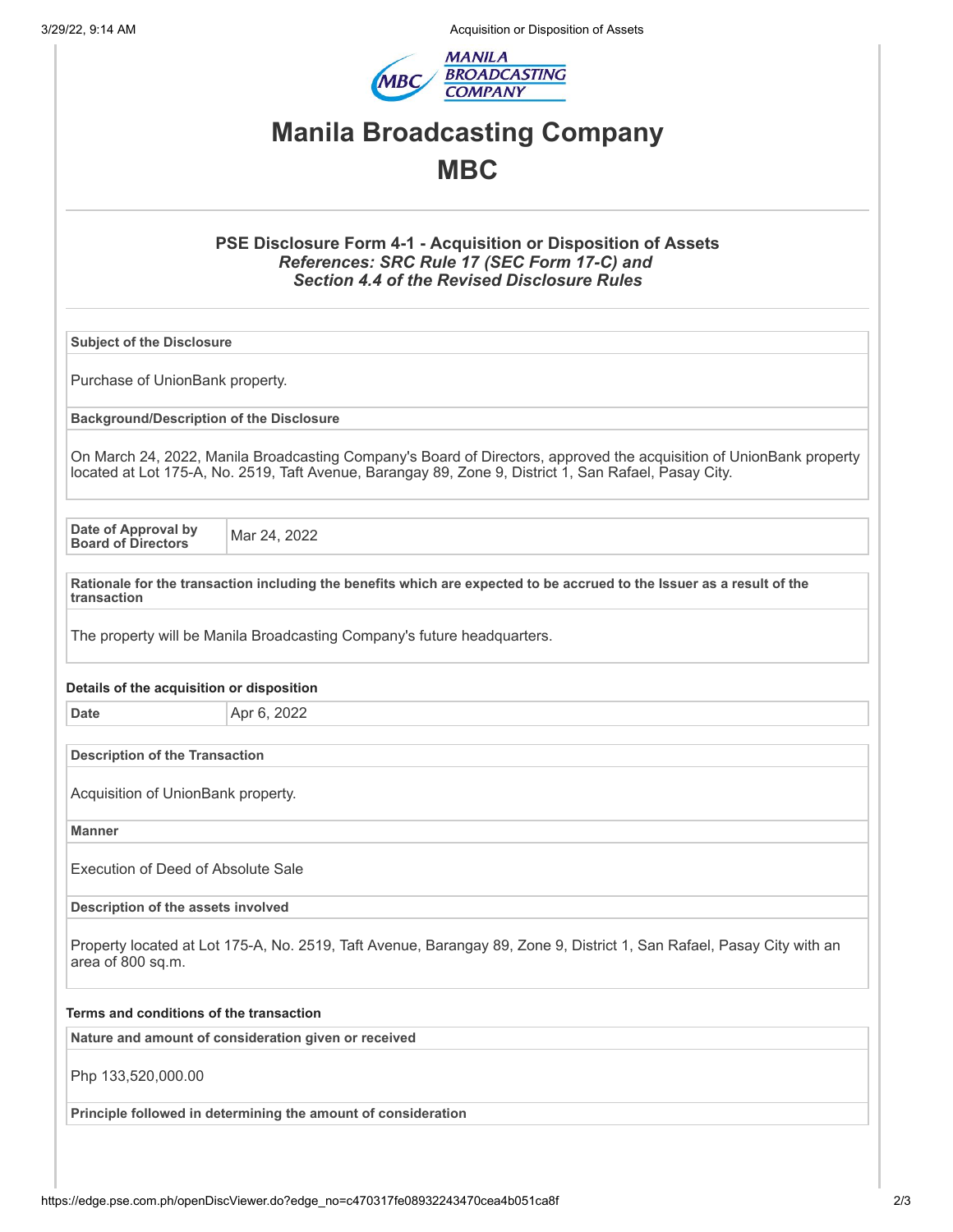| <b>Terms of payment</b>                                                                      |                                                                                                                                                                                                                                                                                                                                                                  |  |  |
|----------------------------------------------------------------------------------------------|------------------------------------------------------------------------------------------------------------------------------------------------------------------------------------------------------------------------------------------------------------------------------------------------------------------------------------------------------------------|--|--|
| Check payment for full amount.                                                               |                                                                                                                                                                                                                                                                                                                                                                  |  |  |
|                                                                                              | Conditions precedent to closing of the transaction, if any                                                                                                                                                                                                                                                                                                       |  |  |
| premises.                                                                                    | Standard conditions such as signing of Deed of Absolute Sale and other documents necessary and desirable under the                                                                                                                                                                                                                                               |  |  |
| Any other salient terms                                                                      |                                                                                                                                                                                                                                                                                                                                                                  |  |  |
| None                                                                                         |                                                                                                                                                                                                                                                                                                                                                                  |  |  |
|                                                                                              | Identity of the person(s) from whom the assets were acquired or to whom they were sold                                                                                                                                                                                                                                                                           |  |  |
| <b>Name</b>                                                                                  | Nature of any material relationship with the Issuer, their directors/ officers, or any of their<br>affiliates                                                                                                                                                                                                                                                    |  |  |
| UnionBank of the<br>Philippines                                                              | None                                                                                                                                                                                                                                                                                                                                                             |  |  |
|                                                                                              | Effect(s) on the business, financial condition and operations of the Issuer, if any                                                                                                                                                                                                                                                                              |  |  |
|                                                                                              | The acquisition of property is part of Manila Broadcasting Company's future use.                                                                                                                                                                                                                                                                                 |  |  |
| <b>Other Relevant Information</b>                                                            |                                                                                                                                                                                                                                                                                                                                                                  |  |  |
| None                                                                                         |                                                                                                                                                                                                                                                                                                                                                                  |  |  |
|                                                                                              |                                                                                                                                                                                                                                                                                                                                                                  |  |  |
|                                                                                              | If the transaction being reported is an acquisition, kindly submit the following additional information:                                                                                                                                                                                                                                                         |  |  |
|                                                                                              |                                                                                                                                                                                                                                                                                                                                                                  |  |  |
|                                                                                              |                                                                                                                                                                                                                                                                                                                                                                  |  |  |
|                                                                                              | If any asset so acquired by the issuer or its subsidiaries constituted plant, equipment or other physical property, state the<br>nature of the business in which the assets were used by the persons from whom acquired and whether the issuer intends to<br>continue such use or intends to devote the assets to other purposes, indicating such other purposes |  |  |
|                                                                                              | The said property is a vacant lot owned by UnionBank.                                                                                                                                                                                                                                                                                                            |  |  |
|                                                                                              | Manila Broadcasting Company intends to use the property as its office.                                                                                                                                                                                                                                                                                           |  |  |
|                                                                                              |                                                                                                                                                                                                                                                                                                                                                                  |  |  |
|                                                                                              |                                                                                                                                                                                                                                                                                                                                                                  |  |  |
| Source(s) of funds<br>From internally generated funds.<br>Filed on behalf by:<br><b>Name</b> | Eduardo Cordova                                                                                                                                                                                                                                                                                                                                                  |  |  |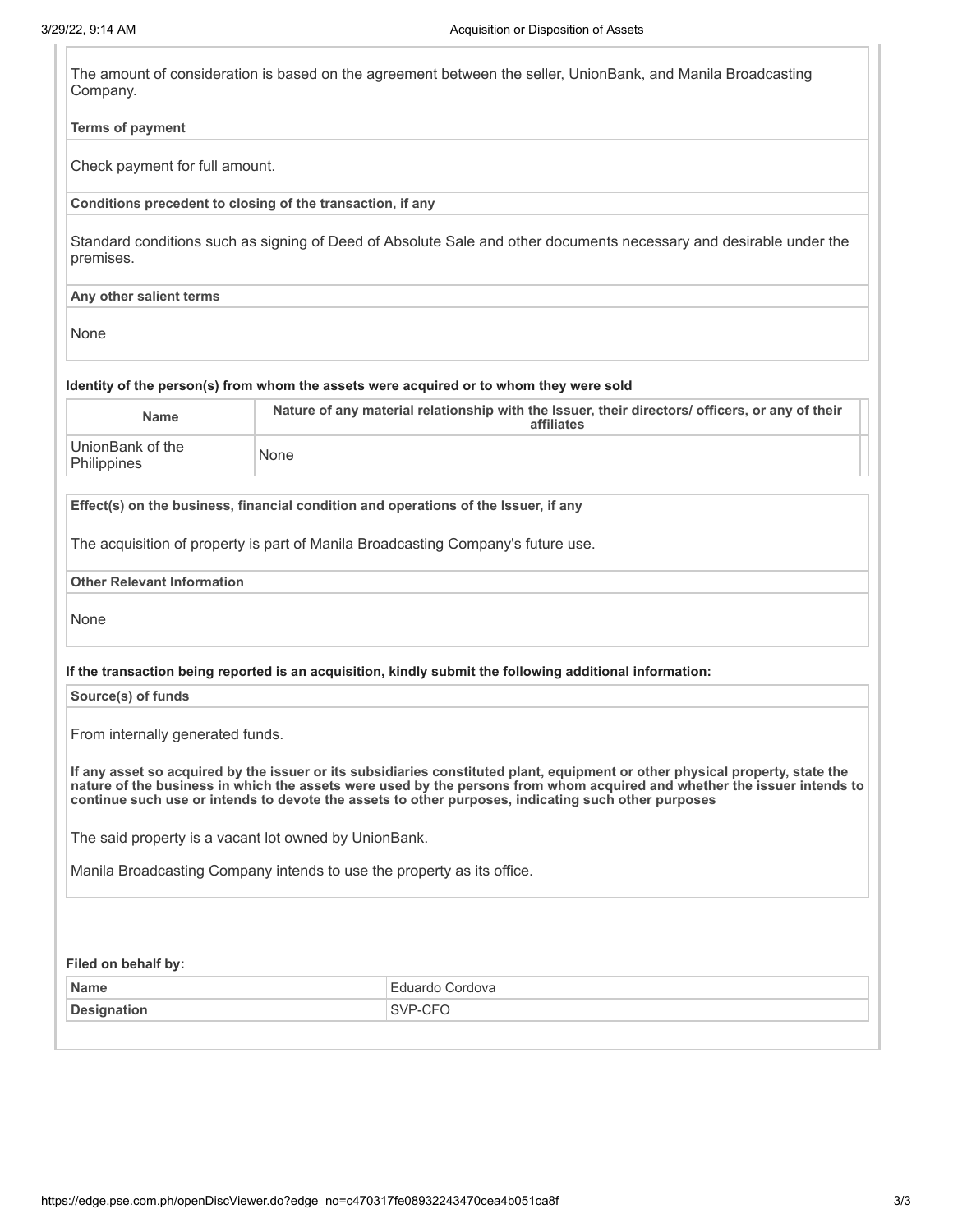# **COVER SHEET**

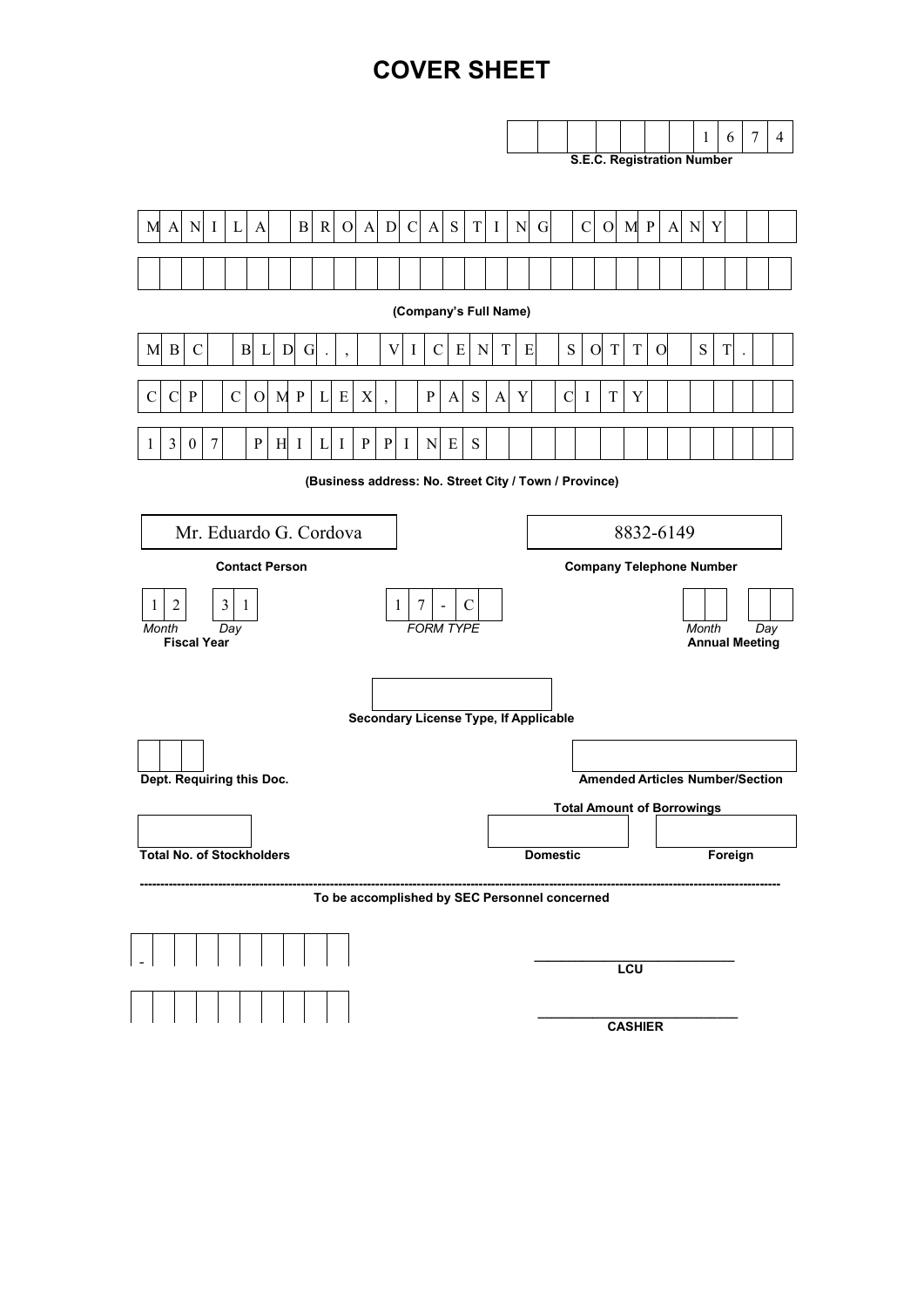

March 24, 2022

## **PHILIPPINE STOCK EXCHANGE**

6<sup>th</sup> Floor, PSE Tower 28<sup>th</sup> Street corner 5<sup>th</sup> Avenue Bonifacio Global City, Taguig City

ATTENTION: MS. JANET A. ENCARNACION Head - Disclosure Department

Gentlemen:

We are submitting herewith the copy of Current Report (SEC Form 17-C) regarding the approval of the Board of Directors on the purchase of UnionBank property.

Thank you.

Very Truly Yours,

**ROBERT PUA** VP - Controller and Compliance Officer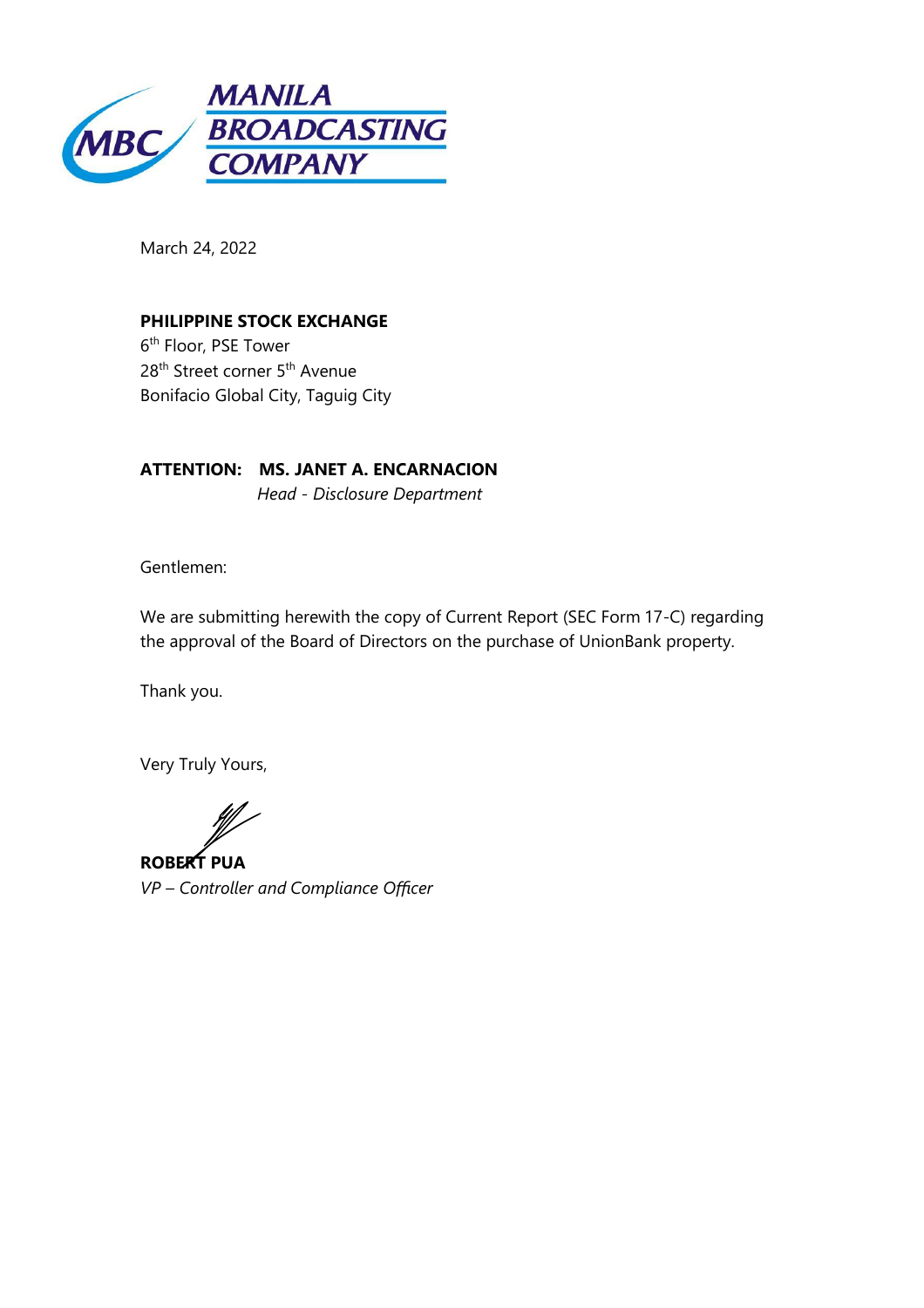

March 24, 2022

SECURITIES AND EXCHANGE COMMISSION

Secretariat Bldg., PICC Complex Roxas Blvd., Pasay City

ATTENTION: Mr. Vicente Graciano P. Felizmenio, Jr. Director - Markets and Securities Regulation Department

Gentlemen:

We are submitting herewith the copy of Current Report (SEC Form 17-C) regarding the approval of the Board of Directors on the purchase of UnionBank property.

Thank you.

Very Truly Yours,

**ROBERT PUA** VP - Controller and Compliance Officer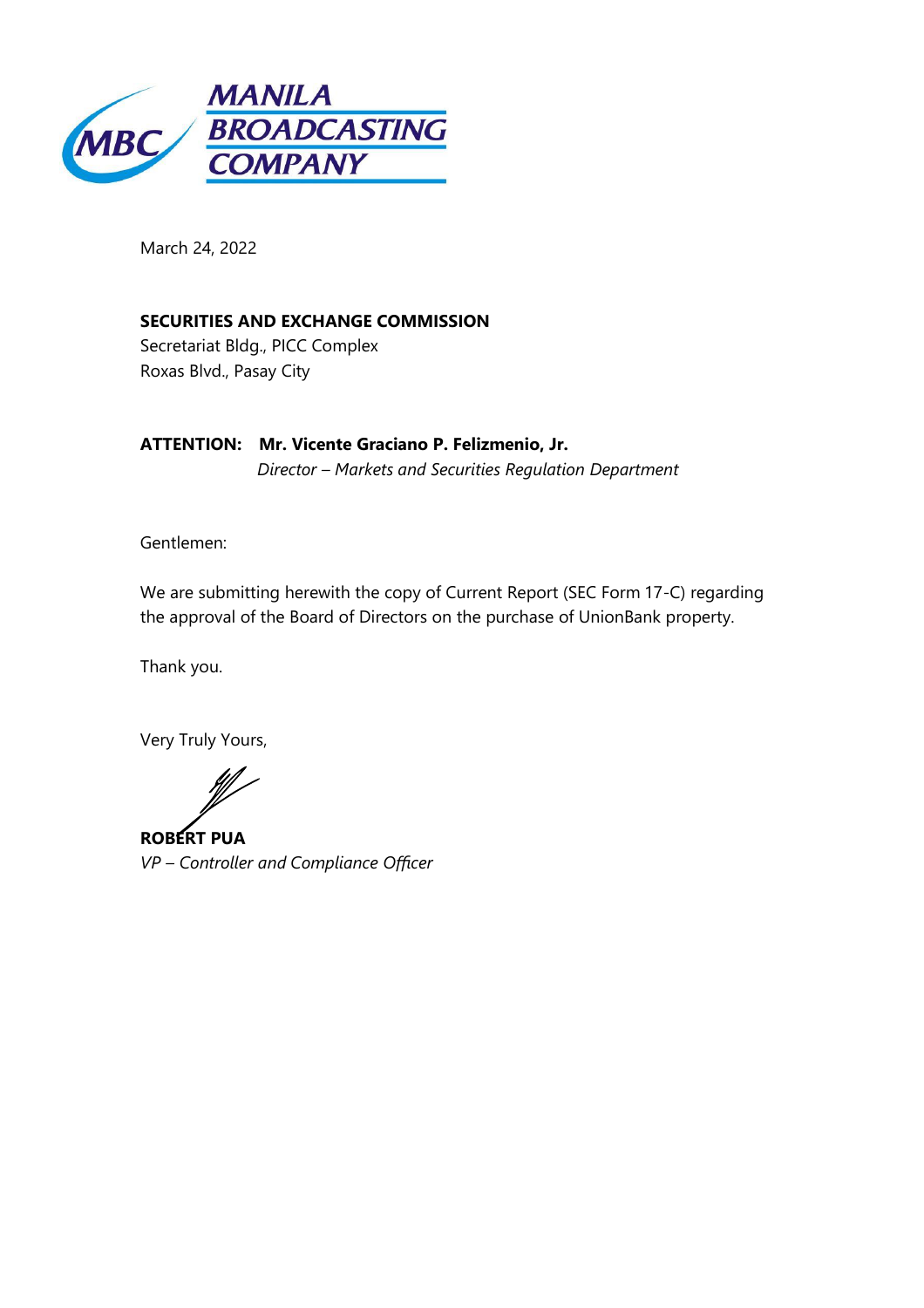# **SECURITIES AND EXCHANGE COMMISSION**

## **SEC FORM 17-C**

# **CURRENT REPORT UNDER SECTION 17** OF THE SECURITIES REGULATION CODE AND SRC RULE 17.2(c) THEREUNDER

#### 1. 24 MARCH 2022

Date of Report (Date of earliest event reported)

- 2. SEC Identification Number: 1674
- 3. BIR Tax Identification Number: 000-479-027-000
- 4. MANILA BROADCASTING COMPANY Exact name of issuer as specified in its charter

## 5. METRO MANILA, PHILIPPINES Province, country or other jurisdiction of incorporation

- 
- 7. MBC Bldg., V. Sotto St., CCP Complex, Pasay City 1307 Philippines Address of principal office / Postal code

### 8. (02) 8832-6150

Issuer's telephone number, including area code

- 9. No change in address since its last report to this Honorable Commission Former name or former address, if changed since last report
- 10. Securities registered pursuant to Section 8 and 12 of the SRC or Sections 4 and 8 of the RSA

| No. of shares | $\blacksquare$ Title of each class $\blacksquare$ | No. of shares | <b>Amount of debt</b> |
|---------------|---------------------------------------------------|---------------|-----------------------|
| registered    |                                                   | outstanding   | outstanding           |
| 403,000,000   | Common                                            | 402.682.990   | 1,034,814,345         |

11. Indicate the item numbers reported herein: Item 9